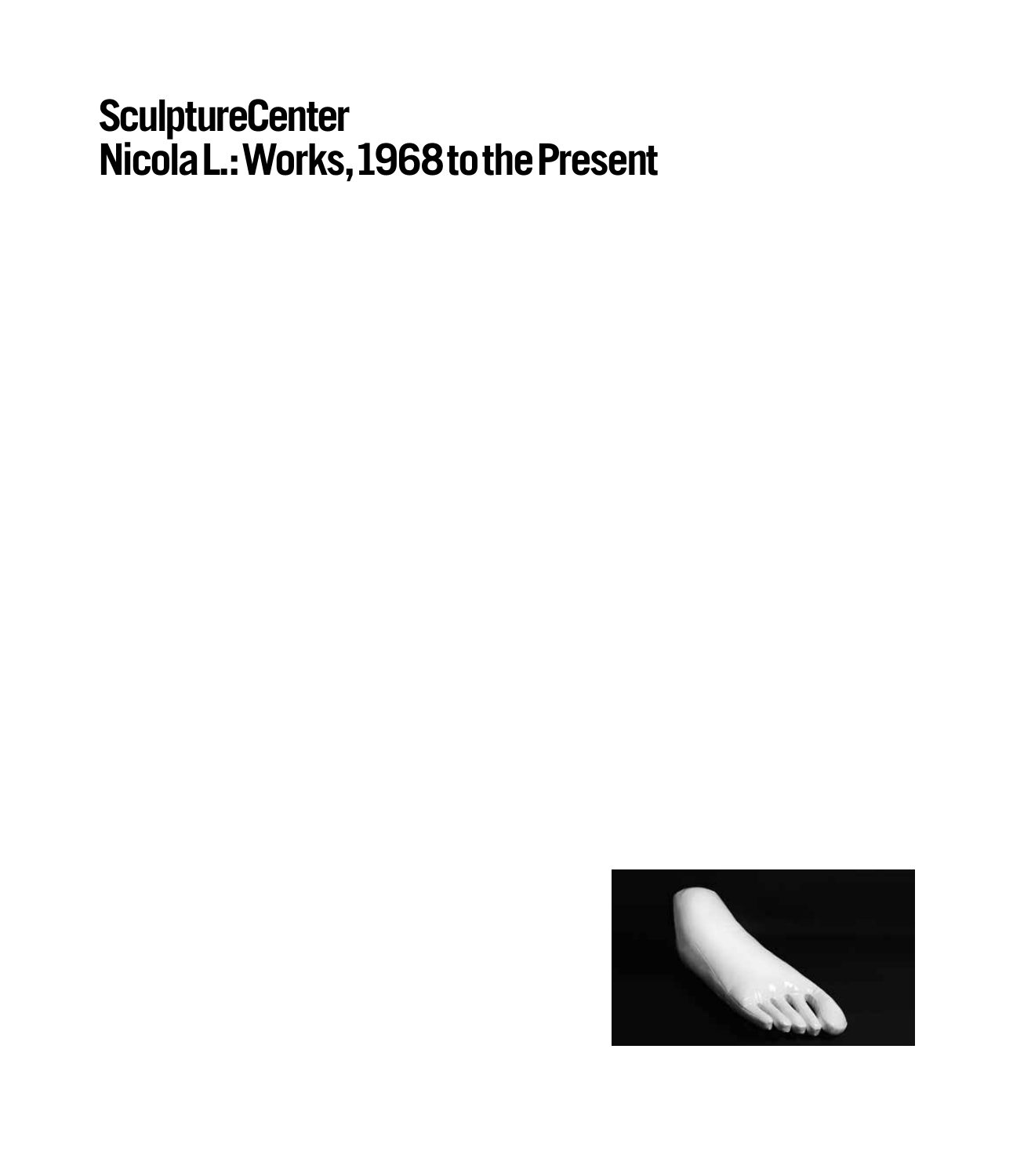*Nicola L.: Works, 1968 to the Present* is supported by Linda Mirels and Gerard Mossé, Amy and Ronald Guttman, and Ursula Hauser.

SculptureCenter's major exhibition and operating support is generously provided by grants from the Lambent Foundation Fund of Tides Foundation; the New York City Department of Cultural Affairs, in partnership with the City Council; the Kraus Family Foundation; the New York State Council on the Arts with the support of Governor Cuomo and the New York State Legislature; the A. Woodner Fund; Jeanne Donovan Fisher; the Seth Sprague Educational and Charitable Foundation; and contributions from our Board of Trustees and Director's Circle. Additional funding is provided by the Milton and Sally Avery Arts Foundation and contributions from many generous individuals.

All rights reserved, including rights of reproduction in whole or in part in any form.

© SculptureCenter and the authors

Published by **SculptureCenter** 44-19 Purves Street Long Island City, NY 11101 t: 718.361.1750 info@sculpture-center.org www.sculpture-center.org

ISBN: 978-0-9972811-9-4

Design: Claudia Brandenburg, Language Arts Copy Editor: Lucy Flint Printer: RMI Printing, New York

All photos by Kyle Knodell, 2017 unless otherwise noted



**Nicola L.: Works, 1968 to the Present September 18 – December 18, 2017**

**Curated by Ruba Katrib**

*The Banquet of the Beheaded* **September 26, 2017**

**Read by Alexandra Cunningham Cameron, Kyle Dancewicz, Brian Droitcour, Moriah Evans, Jamian Juliano-Villani, Ruba Katrib, Baseera Khan, Kayode Ojo, Jessi Reaves, Silas Riener, Aki Sasamoto, Jamie Stevens, and C. Spencer Yeh Originally produced at La MaMa E.T.C., January 1999**

**SculptureCenter Nicola L.: Works,1968tothe Present**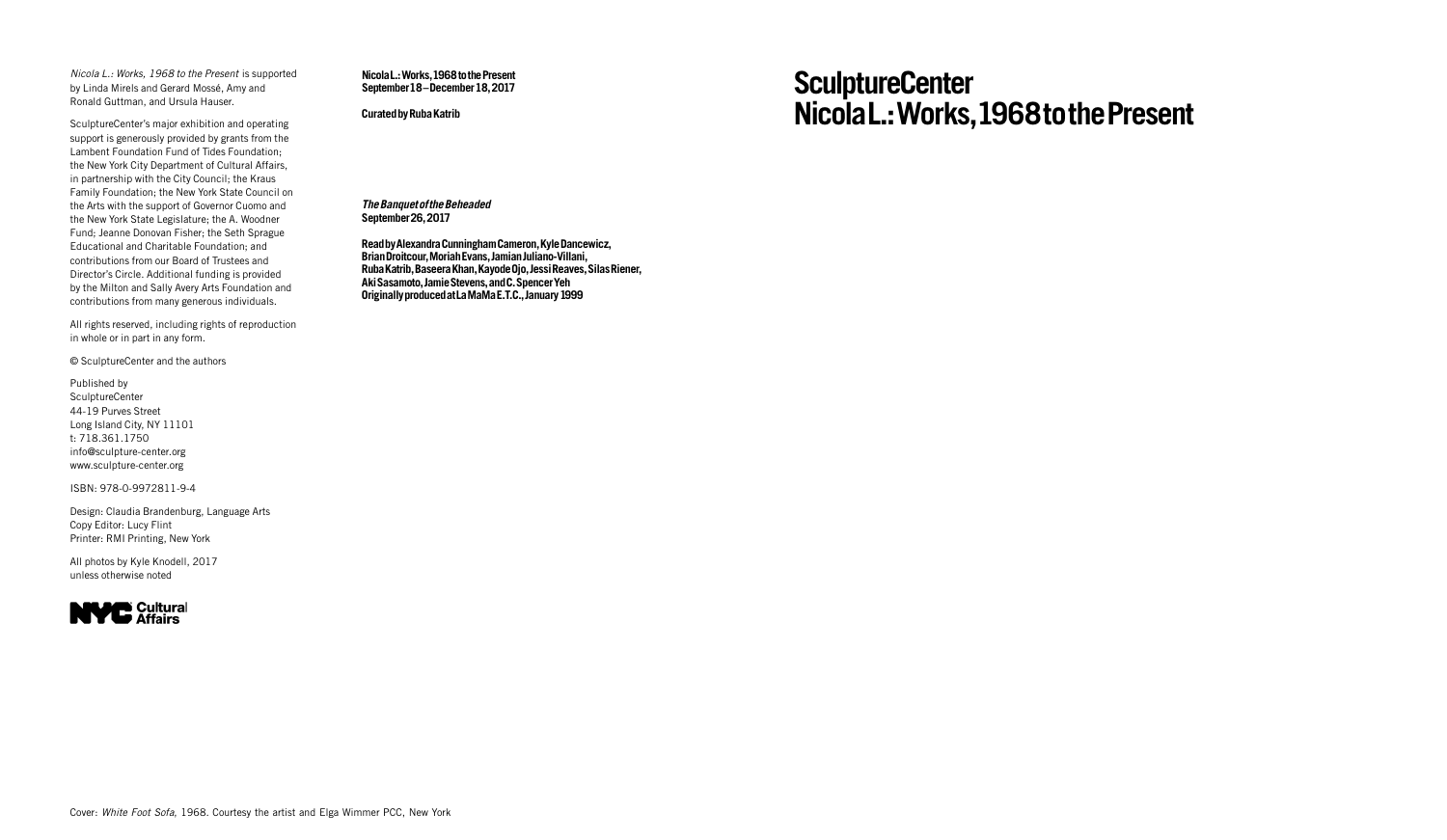# **Nicola L. Ruba Katrib**

 **A consideration of the work of New York–based French artist Nicola L. requires the imagined** resurrection of the countercultural spirit of the 1960s, the period in which she emerged as an artist. As an ambitious female artist working in an invigorated vet male-dominated art world, she was given both expansive pos**sibilities and confining limitations. Energetic and fearless, Nicola worked across media and genres in a career** spanning decades, sometimes much in the public eye, with strings of exhibitions, and at other times virtually hidden from view. Many of her projects have been realized, and many have not—her personal files are filled with **scripts for plays, screenplays for films, and ideas for sculptures, all invested with her optimistic energy.**

**Above all, Nicola's paintings, sculptures, performances, and films express principles of inclusiveness and** collectivity. She found an artistic community to work with first in Paris in the 1960s and later in Spain, where she met the Argentinian artist and poet Alberto Greco, whom she credits with showing her new ways of making art. As with Greco, she formed strong ties to other South American artists and musicians, including Marta Minujín and **the Brazilian musicians Caetano Veloso and Gilberto Gil.**

**In 1975 Nicola made the sculpture** *Screen for 3 (Remembering Alberto Greco)* **to honor her friend and col**league, who took his own life in 1965 at age thirty-four. She had made an earlier version of the work subtitled *Homage to Alberto Greco***, 1964–66, which was shown at a Parisian gallery in 1966, the year following Greco's** death. This work is part of Nicola's Penetrable series, wearable textiles that form a new skin to cover people's **bodies, sometimes incorporating others so that multiple people appear to form a single organism. Other works in the series are** *Giant Penetrable (Sun)***,** *Giant Penetrable (Moon)***, both made in 2012, and** *Atmosphere,* **2005.**

**Nicola's collaged paintings on view in the current exhibition show further connections to Greco, evoking his** works that incorporate elements of newspaper and text to merge art and daily life. Also a maverick, Greco crashed an exhibition of the work of Yves Klein and Arman in 1962 wearing a sandwich board reading "Alberto Greco, artwork not in the catalogue." Nicola also was associated with the artists who made up the Nouveau Réalisme group in France, including Klein, who generated the movement with the art critic Pierre Restany, as well as Jean Tinguely, Christo, and Niki de Saint Phalle. Klein showed at the same gallery as Nicola—Iris Clert—and Restany, who became a close friend, was one of the first to review Nicola's work. In a transcribed conversation with Nicola that took place in 1986. Restany puts her in a tangential relation to the Nouveau Réalisme artists, as well as to proto-pop artists such as Robert Rauschenberg, and connects her to the surrealists active well before Nicola got started. Yet he also places her at a remove from these artists and movements that have become household names. In comments indicative of **the gendered biases Nicola was up against, Restany reflects on her presence in the '60s:**

> **When I remember this period I understand that the sensibility of a woman is very important not only for the specific possibility of a situation, but also because she can become a kind of**

**living archive of feelings, facts, of the profile of a moment. And this may appear more directly in a woman than in the work and language of contemporary male protagonists of a scene.** What I can see now with the distance of time, under the pressure and the spur of these recurring memories, is that this sensibility is still alive in you, the substance, the flesh, of your own **present imagination, with no break of continuity, no rupture, no gap between the years of the 60s and the present.2**

In this commentary, Restany attributes Nicola's commitment to her work to her gender. He sees her consistency over the decades and her full embrace of the concepts that came to dominate the generation she emerged from as somehow reflective of a feminine quality. He pits her against the male protagonists, the figures that have become better known, the icons that embody the scene. The generosity of his statement carries with it the qualifications placed on Nicola's work throughout her career. She was in all the right places, but the timing was off for her to enter the canon. She knew Klein, but was not included in the Nouveau Réalisme legacy—indeed, the South **American artistic community in Europe seems to have embraced her more than her French colleagues.**

After regular visits to New York City from the late '60s on, Nicola moved to New York City in 1979 where she later took up residence in the Chelsea Hotel. The year after moving, she made a twenty-minute documentary on the pioneering punk band Bad Brains at the legendary club CBGB. But, again, she didn't really become part of the '80s downtown punk scene. As Restany points out, Nicola had unbending integrity, yet her output was, in the best sense, inconsistent, and the freedom she took with her work has made it difficult to place. Though certain **motifs came to dominate her practice, they took form in a motionary, interdisciplinary, intermedia terrain. Her almost seamless movement between mediums was perhaps confusing to her peers, and it remains a challenge** to define and reconcile the ranging aspects of her work. Nicola has worked between the borders of artistic move**ments, nationalities, decades, art, and design, never fully entering one camp or another.**

When Tropicália musicians Gil and Veloso invited Nicola in 1970 to participate in a festival on the Isle of Wight in the UK as part of their set, they were still a little-known group performing among huge names like Jimi Hendrix, Joni Mitchell, Miles Davis, and the Doors. For her contribution, Nicola created a piece that became integral to her practice. In archival video footage of the concert included in the 2012 documentary Tropicália, the announcer introduces Gil and Veloso as "good people" who are coming onstage from Brazil and that, although "politics doesn't allow them to do their thing in Brazil, one thing's for sure, they can do it here."<sup>3</sup> Nicola then walks **across the stage as the Brazilian flag is laid out, and her performative piece** *The Red Coat Same Skin for Everyone* **begins. Panning across an audience of over 600,000 people advocating social and political freedom, the camera** locates a large white peace flag being waved. Nicola and her dancing performers are temporarily part of a group of South American exiles, just as the exiles are temporarily part of a Euro-American musical universe, though they **all remain on the outside at the same time.**

**The affinity that Nicola felt with South American artists is evident in the resemblance of** *The Red Coat Same Skin for Everyone* **to Brazilian artist Lygia Pape's** *Divisor (Divider)***, 1967. In Pape's performative sculptural piece,** dozens of participants poke their heads through openings in a vast expanse of white fabric that obliges them to move as a single entity. In Nicola's work, performers likewise don an extensive expanse of material, but here the red "coat" is designed to distinguish the upper half of each of eleven human bodies; their gestures are visible though they too must move as one. It is possible that Gil and Veloso knew of Pape's work, as they were actively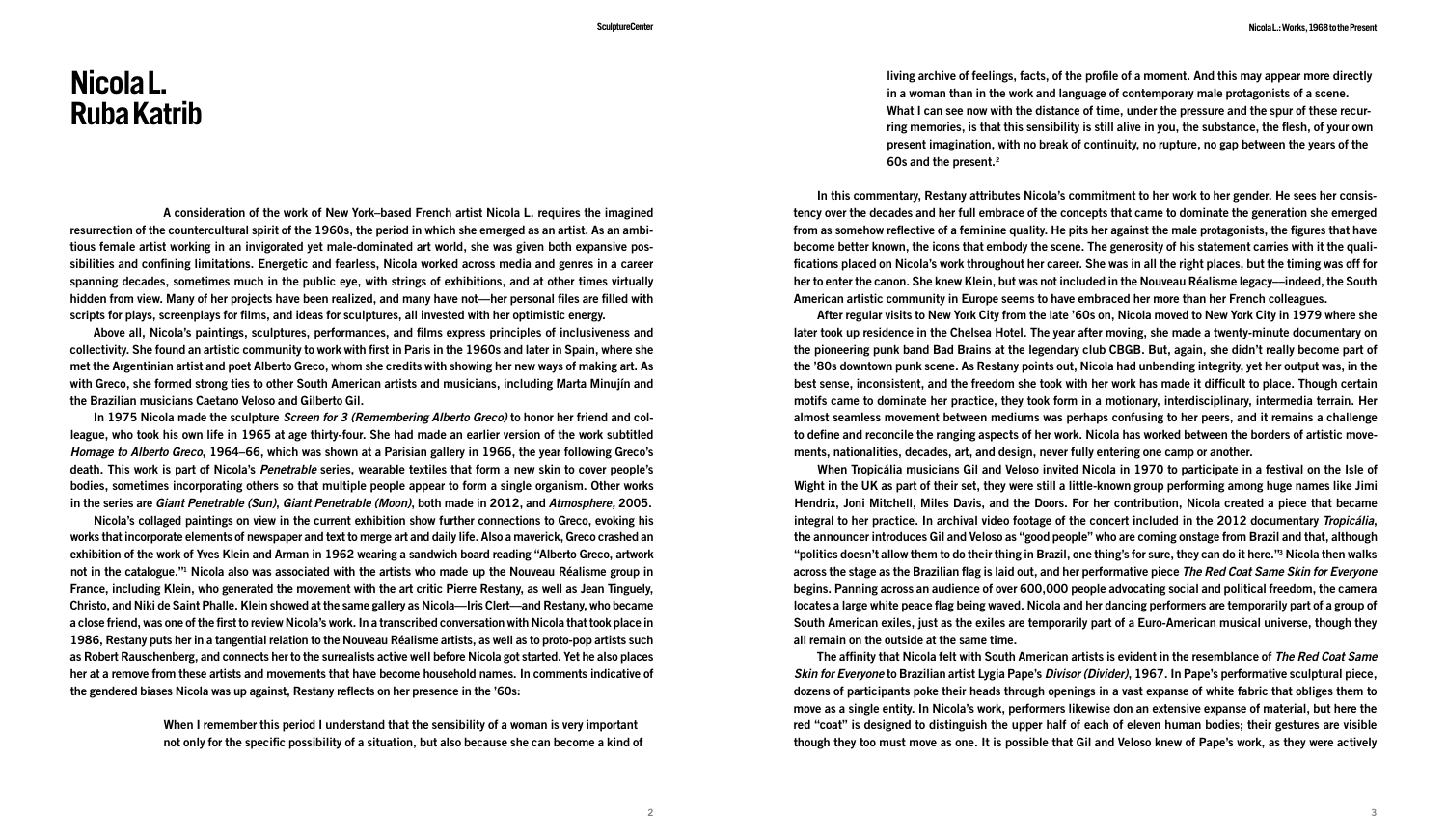involved in the Neo-Concrete art and poetry movement in Brazil, and might have drawn it to Nicola's attention, or that she learned about it from other artists with ties to South American happenings. On the other hand, because the ideals of equality and unity in Pape's work were in the air, it may have been a case of coincidental inspiration.

**Nicola continued using the concept of shared clothing, or skin, creating works with different narrative structures, such as** *The Blue Cape***, first performed in 2002 in Cuba, and** *The Black Coat for Nine Femmes Fatales***, which premiered in 1996. Nicola took** *The Red Coat Same Skin for Everyone* **on the road for many years, packing** it in a special suitcase—a mobile object containing a performance piece. Most recently, the piece was performed in 2015 for the Tate Modern exhibition The World Goes Pop, which included additional works by Nicola. In the current exhibition at SculptureCenter, the piece is represented through a reel of clips that Nicola has assembled **of its performance around the world, with textual and musical accompaniment.**

**Through her work Nicola seeks to eliminate difference and to battle racist and corrupt governments, to advance peace between humans and harmony with the environment. Detained in 1969 in Franco-era Spain for performing** *The Red Coat Same Skin for Everyone***, which was seen as a subversive political statement, Nicola's** activism intensified and she made a documentary film on Eva Forest, a champion of violent resistance to Franco's dictatorship. As Nicola explained in a lecture at NYU's Maison Francaise in 1981, she had reached out to Forest during the course of research on a fictional film based on a woman "fighting in an extremist movement."<sup>4</sup> Her producers did not go forward with the project because they questioned her subject's moral stance, which prompted Nicola to make the documentary on Forest. Later, in the 1990s, she conceived the 1995 painting series Femmes Fatales, portraits of well-known women with tragic lives and deaths. On view in the current exhibition are works **featuring Jeanne d'Arc, Billie Holiday, Ulrike Meinhof, and Marilyn Monroe. The paintings are made on large**scale wooden boards onto which Nicola glued a rumpled sheet, a photocopy of the subject, as well as photographs **and texts providing biographical details. This series belongs to Nicola's larger investigation into prominent women** who have been subjected to injustices primarily on account of their gender, as well as the time and place in which **they lived. Narratives of strong-minded outsiders defying restrictive cultures and politics fill Nicola's oeuvre.**

**For the 1994 series** *Poems by Dorothy Parker***, Nicola created collages on wood that each include a snail** form and a snippet of a poem by the satirical twentieth-century writer and poet Dorothy Parker. In one, subtitled A Telephone Call. Nicola uses the opening line of the eponymous poem: "Please, God, let him telephone me now." In Penelope, the Parker poem speaks from the perspective of the wife of the Greek hero Odysseus as she waits and prepares for his return, with a hint of resentment that he will be the one called brave. It bears noting that Parker, **though celebrated for her work, in 1920 was fired from** *Vanity Fair* **for being too sharply critical.5**

**While series like** *Femmes Fatales* **and** *Poems by Dorothy Parker* **are clear critiques of the problematic effects** of patriarchal society on certain female figures, other works by Nicola are less overtly political. From the 1960s to the 2000s, she has made sculptures that she refers to as "functional art." The more recent include Egg *Table***, 2005, on view in the current exhibition, followed by a variant called** *Egg Round Table (Homage to Marcel*  Broodthaers), 2008. Nicola had met the humorously poetic Belgian artist cited in her subtitle in Paris, about **the time he made the eggshell-laden** *Armoire blanche et table blanche (White Cabinet and White Table)***, 1965.** Nicola's homage is an oval table topped with a plexiglass vitrine divided in two parts, each filled with empty egg **shells. Another functional artwork,** *Woman Ironing Table***, 2004, presents a wooden ironing board in the shape of an abstracted female body accompanied by a penis-shaped iron. Earlier works include** *White Foot Sofa***, 1968, a large-scale white vinyl foot, and the yellow wooden** *La Femme Commode***, 1969; another stylized female form,**

with workable drawers for body parts such as eyes, mouth, breasts, and vagina. In the artist's Chelsea Hotel apart**ment, she fills the dresser with her personal things.**

**For many of these human forms, Nicola traces real bodies, exaggerating and over-simplifying their contours.** This approach is in part inspired by Greco's actions in the early '60s, in which he traced a circle outlining his subjects in chalk in the spot where they would be standing. In remaking her 1969 sculpture La Femme Coffee *Table* **in 2015, Nicola traced the outline of her granddaughter-in-law using extravagant lines to embellish her** form. While Nicola has regularly engaged the clichéd absurdity of the exaggeratedly curvy female form, in some **cases she directly critiques it. Her sculpture** *Little TV Woman: 'I Am the Last Woman Object'***, 1969, displayed** by Iris Clert in the window of the jewelry boutique Alfred Van Clef in Paris, is a soft female form with drawers for breasts and a TV monitor in place of a stomach. Nicola's voice is heard reciting, in French, the text that appears **on the monitor in English:**

> **I am the last woman object. You can take my lips, touch my breasts, caress my stomach, my sex. But I repeat it, it is the last time.**

**Nicola has said that the work likely reflects the then-burgeoning feminist movement, providing a fresh cri**tique of the commodification of the female body through new technological means.<sup>6</sup> By offering while denying the viewer interaction in this work, she reveals the new rules for engagement being set forth by the emerging social **movements of the '60s and '70s.**

**Nicola's functional artworks trade in forms and shapes that operate as shorthand, and sometimes crude,** signs for bodies. There is a clear humor in this body of work. For a person to sit on a giant foot, or pull open the drawers of a female form, is to enter into a perverse performance. Like the Italian designer Gaetano Pesce, who **also emerged in the 1960s, making representational and figurative furniture and architectural structures, Nicola** rethinks everyday things. Though her work has been used in design contexts, it emerged as an art-making practice that poses questions, from a specific critical standpoint, about the way things are assembled and operate. Her interest in skin in contrast to bodily shapes pits the interior against the exterior. The anonymity of shapes, the bluntness of color, and the interchangeability of a foot and head in her work all undermine the individuality and **cohesion of bodies. In her** *Femme Commode* **pieces, as well as her** *Sofa Homme***, 1970, or** *Giant Cut in Pieces***,** 1970/2013 (sculptures that make male forms into large and distinct soft parts), arms separate from torso and **pelvises disconnect from legs.**

**The shells that appear in Nicola's** *Poems By Dorothy Parker* **collages do not house snails but diagrammatic** human heads that emerge from their openings. On view in this exhibition is a selection of her snail lamps, made of plexiglas in a variety of colors, each with a schematic snail form on top. Like her coats, her references to skin, and her functional art objects, the snail shell provides an important key to Nicola's work. It is a vehicle for entering the human body into dialogue with architecture, clothing, and furniture, to direct attention to the superficial layers that compose all structures, including bodies: the shell can be understood as both architecture and skin. The generic human head that emerges from the snail shell in the lamps is another central motif in Nicola's work, another casing for human identity. Every human head contains a face and brain, the two most essential determinants of human singularity, but Nicola turns it into a form standing for multiplicity. In this sense, she carries **on the idea evident in** *The Red Coat Same Skin for Everyone* **of merging individuals into a shared structural**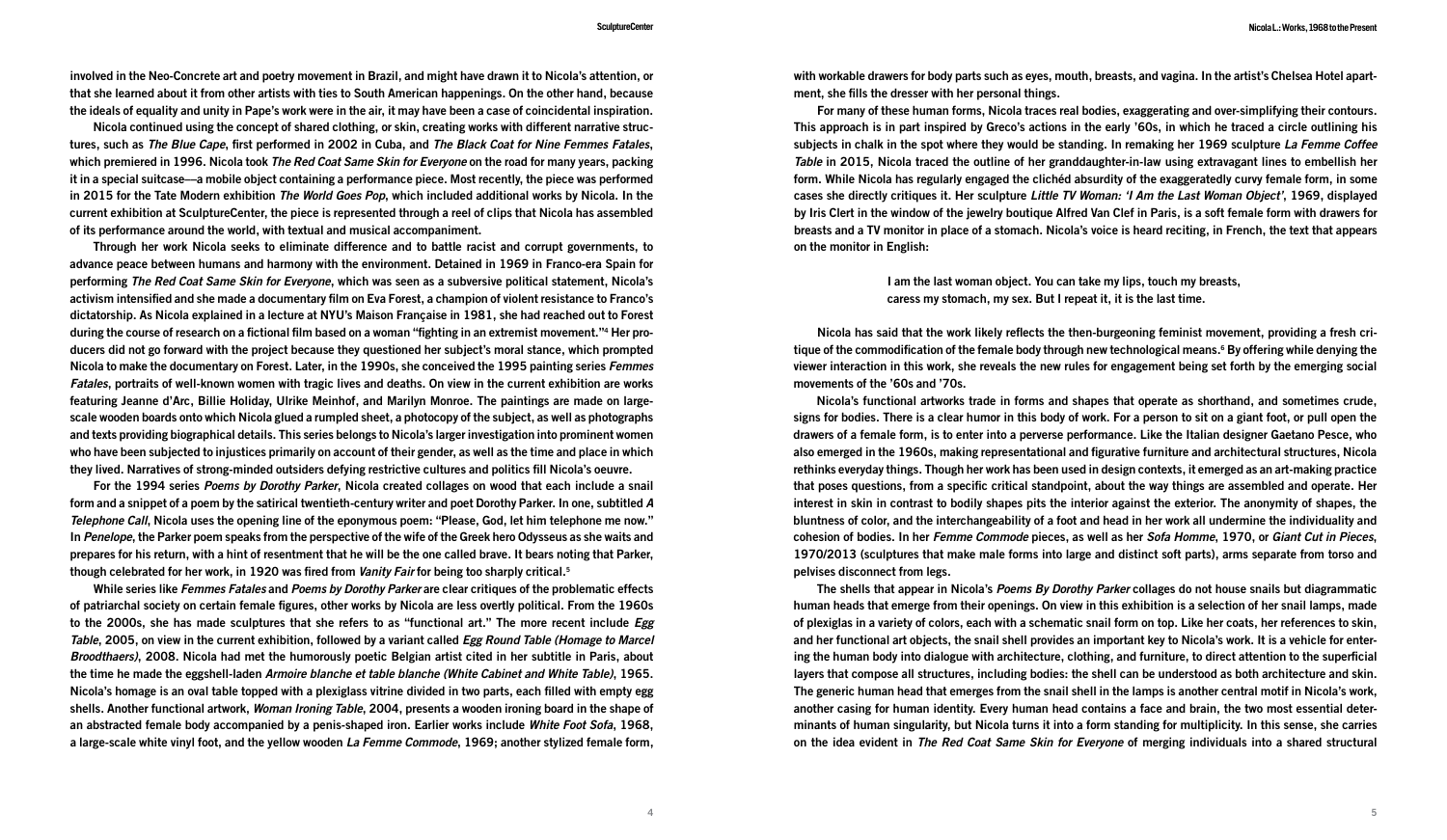**6**

**composition. This concept reflects her feminist and antiracist ideology, emerging from a 1960s ethos of equality** attached to specific political uprisings, but also in part tied to the utopian principles of the hippie movement. **While these sentiments are certainly relevant to the present moment, Nicola's discourse around gender and race relates more urgently to current sociopolitical crises.**

One of Nicola's short films, Sand, Sea, Sky, 1994, on view in the exhibition, embarks on a fantasy narrative guided by the mythology Nicola has established for her art. In a synopsis that introduces the script, Nicola states that the film is "about the Universe. The Environment, A fiction about an impossible meeting: Water and **Fire and the Fascination-Destruction they exert over each other." <sup>7</sup> The beautifully photographed work, filmed in** the Bahamas, imagines the confrontation of Ocean People and Fire People; using her sculptures as props and **costumes, Nicola evokes their origin myths.**

**Though well intended, Nicola's embrace of exoticizing aesthetics and narratives of authenticity, such as the** scene of a fire ceremony that Nicola describes in her script as "a local tradition," trades in the consumption of the Other through a romanticized lens. While her narrative is completely fabricated, in this case her effort to bypass politics to speak to the connection of humans to one another and to the environment veers toward the essentializing. Nevertheless, the film is of considerable interest for bringing together many aspects of Nicola's practice, such as the Penetrables worn by the Ocean People and the generic head profiles used by the Fire People. The **performative and functional aspects of her work combine to serve her narrative, in which elements, landscapes,** and people merge. Nicola aims to shed skin, to share skin, and to empathize with others. Her creations simul**taneously engage and defy their status as objects. Borrowing and using human forms and, reciprocally, allowing** humans to borrow and use them, her works trouble their own status as representations. Within Nicola's universe, **the potential fluidity of exterior forms is both real and fantastic.**

1 *Post*, Museum of Modern Art online resource, http://post.at.moma.org/profiles/882-alberto-greco.

2 Pierre Restany, in coversation with Nicola L., Alan Moss, and Alan Jones, April 29, 1986. A transcript of this conversation was displayed in the exhibition *Nicola and the New Millennium: The Head, La Tête, La Cabeza, Il Capo, Der Kopf; A long day's journey to the end of the skin—Homage to my two writer friends: Pierre Restany and Ted Castle*, Elga Wimmer PCC, New York, 2016.

3 *Tropicália*, 2012. Directed by Marcelo Machado. Veloso had been imprisoned and then exiled by the Brazilian government, immigrating first to Portugal and then to the UK.

4 Nicola L., unpublished transcript of lecture, New York, 1981. Artist's archives.

5 Parker was a founding member of the legendary 1920s literary group the Algonquin Round Table, and later became a political activist.

6 "Artist Interview: Nicola L," Tate website, http://www.tate.org.uk/whats-on/tate-modern/exhibition/ey-exhibition-world-goes-pop/artist-interview/nicola-l.

7 Nicola L., *Sand, Sea, Sky*, unpublished script. Artist's archives.

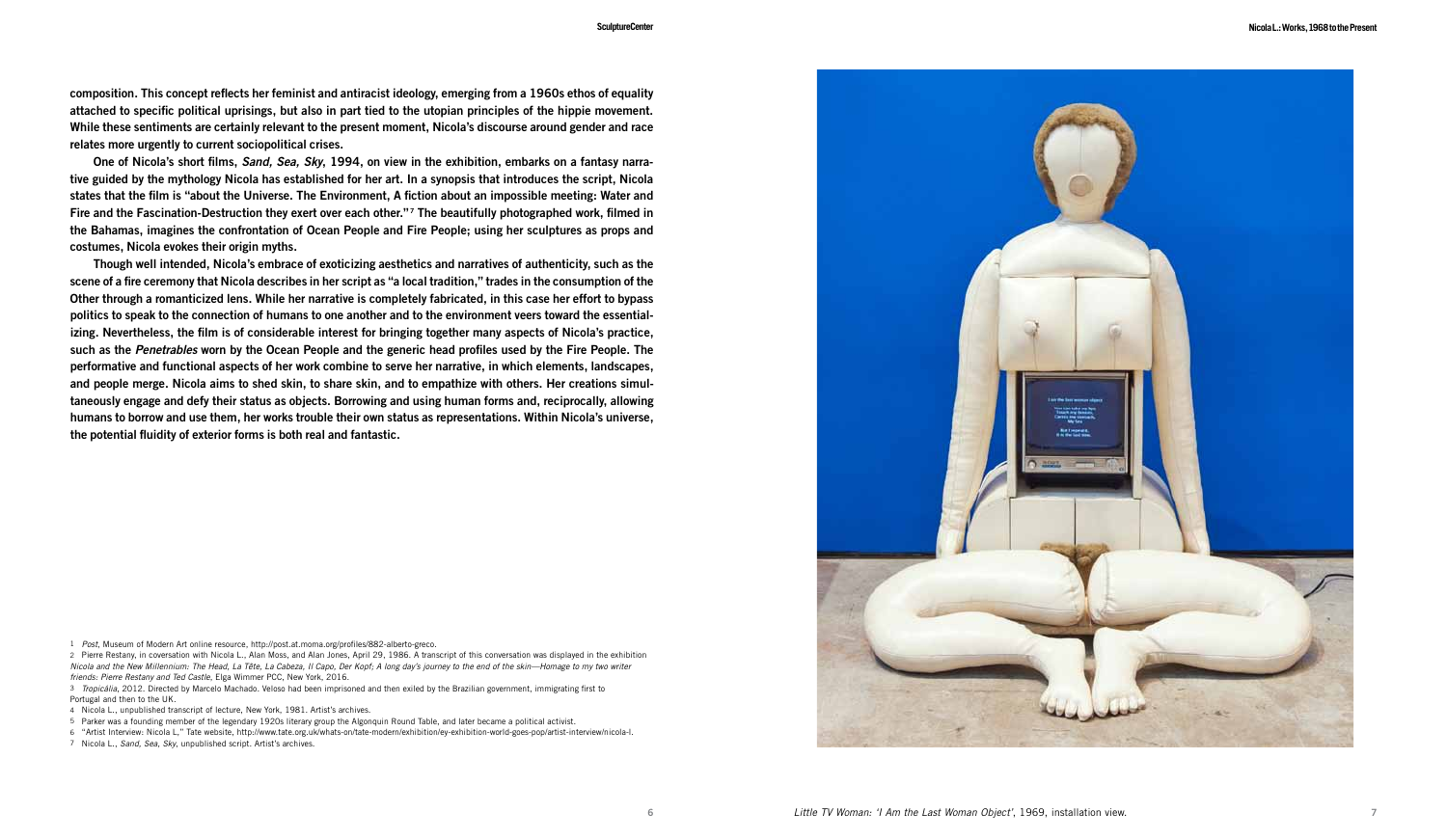## **Nicola L.: The Threshold of Skin Erica F. Battle**

 **The work of Nicola L. stems from a fiercely felt fusion of influences, collected and synthesized** over what has been an intense and often itinerant life. As an art student in Paris in the 1960s, she was exposed **to Nouveau Réalisme—befriending critic Pierre Restany, whose 1960 manifesto championed art made from the** unfiltered detritus of postwar urban reality—and experienced the simultaneous rise of pop art. Yet it was only after meeting proto-conceptualist Alberto Greco in Ibiza in 1964 that Nicola had a pivotal idea for her work; lying on the beach with the warmth of the sun and the sand pressing equally on her body, she imagined creating a unifying skin. Skin, as she conceived of it, is a threshold; both a literal, bodily boundary between the self and the world and a metaphorical site through which the actualization of the individual can meet the possibilities of collective action. Mutable, expandable, and possessive of a kind of transitive property that can lend animation to art and **objects, the membrane of skin can stretch endlessly to encompass painting, sculpture, performance, furniture, and filmmaking.**

A 1967 trip to New York, where she would eventually settle in the 1970s, afforded Nicola multivalent experiences of discovery that were political, personal, and material. There, she found the pop art circle, disruptive and divisive politics, and vinyl, the fabric that would lead her to transformative work. Though sculptures such as The Giant Foot, 1967, in seductive red vinyl, and White Foot Sofa, 1968, seem to embrace pop's oversized scale and penchant for soft, pliable forms, Nicola's work refuses to sit squarely within one aesthetic, and in fact evokes a multiplicity **of impulses. Her soft sculptures** *Woman Cut in Pieces***, 1968, and** *Giant Cut in Pieces***, 1970 equivocate between** the male-driven erotic violence exerted on the female body in surrealist sculpture—vividly calling to mind Alberto **Giacometti's** *Woman with Her Throat Cut***, 1932—and the wryly incisive work of female artists taking repossession** of the body, like Kiki Kogelnik, whose *Hanging* pieces eerily display vinyl skins flayed from their corporeal forms.<sup>1</sup> **The comparison to American stalwarts like Claes Oldenburg, who presents scaled-up objects of consumption in soft** sculptures such as Green Beans, 1964, is apt, as is the relationship between Nicola's work and that of the Britain**based Jann Haworth, whose true-to-size figures in sewn fabric enact phantasmagoric surrogacy.**

**Nicola's "functional objects" unabashedly straddle the space of art and the realm of décor. Her** *La Femme Commode***, 1969, cannot escape reference to Salvador Dalí's "anthropomorphic cabinets," most notably his** Venus de Milo with Drawers, 1936, produced with the help of Marcel Duchamp, Dalí kept the original altered halfsize replica of the classical icon in his home, yet it gained notoriety in the early 1960s when a bronze edition was **issued.2 Whereas Dalí was clearly investigating Freudian-inspired ideas about sex and the fetish—the handles of** drawers built into the body are adorned with titillating white mink fur—Nicola simplifies the figure to transform **Venus from a goddess into an anonymous, universal symbol of woman.** *La Femme Commode***, as well as Nicola's** La Femme Coffee Table, 1969, and a series of lamps in the shape of lips and eyes, extends the subjugation of the **female body to the design of utilitarian props, but extracts its subjectivity from the myopic male-fantasy-laden**

gaze. In this way, Nicola's domestic objects fall in line with those of Polish artist Alina Szapocznikow, a Holocaust survivor who studied at the École des Beaux-Arts in Paris in the late 1940s, and moved in Restany's circle in the **1960s. However, while Szapocznikow was propelled by a mixture of lived violence and self-exploration to make** functional lamp sculptures from cast body parts such as lips and breasts, Nicola positions her own concerns **within the broader realm of universal iconography.**

**Nicola's work engages a productive paradox: she is both repossessing desire for herself and creating partici**patory membranes open to all. Such is the case with The Red Coat Same Skin for Everyone, 1969, a giant run of vinyl cut and sewn to form compartments for eleven bodies. The work's transmigration from object to action, its sensual and sensorial invitation, and its creation of a community of disparate individuals sharing a single skin, **epitomizes the central foci of Nicola's artistic perspective. In 1970, she brought** *The Red Coat Same Skin for*  Evervone to the Isle of Wight for a music festival and performed its trippy embrace with ten other people in front of thousands, to the sounds of Caetano Veloso and Gilberto Gil, Tropicália musicians newly exiled from Brazil.

*The Red Coat Same Skin for Everyone* **resonated with art being produced concurrently in Brazil, too, where Neo-Concrete artists—Lygia Clark, Hélio Oiticica, and Lygia Pape, among others—were investigating the relationship between the sensorial framework of perception and the political ramifications of collective action. In** Rio de Janeiro in 1967, Pape debuted *Divisor (Divider)*, a large swath of white fabric that strings together its **participants, whose heads emerge through holes in the material. Both** *Divisor* **and** *The Red Coat Same Skin for*  Everyone demand that individuals yield their autonomy in order to become a multifarious roving mass that could dramatically interrupt the visual landscape of any given context. Recognizing the power of her piece to create a spontaneous community, Nicola was known to carry it around in a suitcase as she traveled, pulling it out for **activation as she roamed the streets of Amsterdam, Brussels, and elsewhere.**

Moving into the 1980s, Nicola shifted her primary focus within the topography of the body to the head; heads in all manner of materials and scales, heads painted in floating formations or propped up as sculptures. These **works, such as the painting** *Planet Heads (Yellow)***, 1985–88, or the functional sculpture** *Head Library***, 1994,** sever this body part from its support to celebrate the cerebral. In many ways, Nicola's dedication to the head and invocation of natural elements in her later work aligns with the expansiveness of her message: that art, life, body, and earth share in the grand ecosystem of the universe. They possess reciprocal energies that come together in **works like her** *Giant Penetrable (Sun)* **and** *Giant Penetrable (Moon)***, both 2012, which evoke her early impulse to enable individuals to experience the larger skin of a wider world.**

Perhaps this is what Restany, who remained a friend and champion of Nicola from the 1960s on, meant when he remarked that Nicola's work is defined largely by "an inclusive process of creation"—that the works she puts out into the world become fully realized by the bodily or cerebral participation of others.<sup>3</sup> In the decades since her epiphany on the beach of Ibiza, Nicola has developed a porous and invitational practice that insists that we all **live within the same skin just as we live under the same sun.**

<sup>1</sup> For more on Kogelnik, see Angela Stief, ed., *Power Up: Female Pop Art* (Vienna: Kunsthalle; Cologne: DuMont Buchverlag, 2011), 187–88. 2 See Valerie Fletcher, *Marvelous Objects: Surrealist Sculpture from Paris to New York* (Washington, DC: Hirshhorn Museum and Sculpture Garden; Munich: DelMonico Books/Prestel, 2015), 57–58; and Stephanie D'Alessandro, "Notable Acquisitions at The Art Institute of Chicago," *Art Institute of Chicago Museum Studies* 32, no. 1 (2006): 64.

<sup>3</sup> Pierre Restany, in conversation with Nicola L., Alan Moss, and Alan Jones, April 29, 1986. A transcript of this conversation was displayed in the exhibition *Nicola and the New Millennium: The Head, La Tête, La Cabeza, Il Capo, Der Kopf; A long day's journey to the end of the skin––Homage to my two writer friends: Pierre Restany and Ted Castle*, Elga Wimmer PCC, New York, 2016.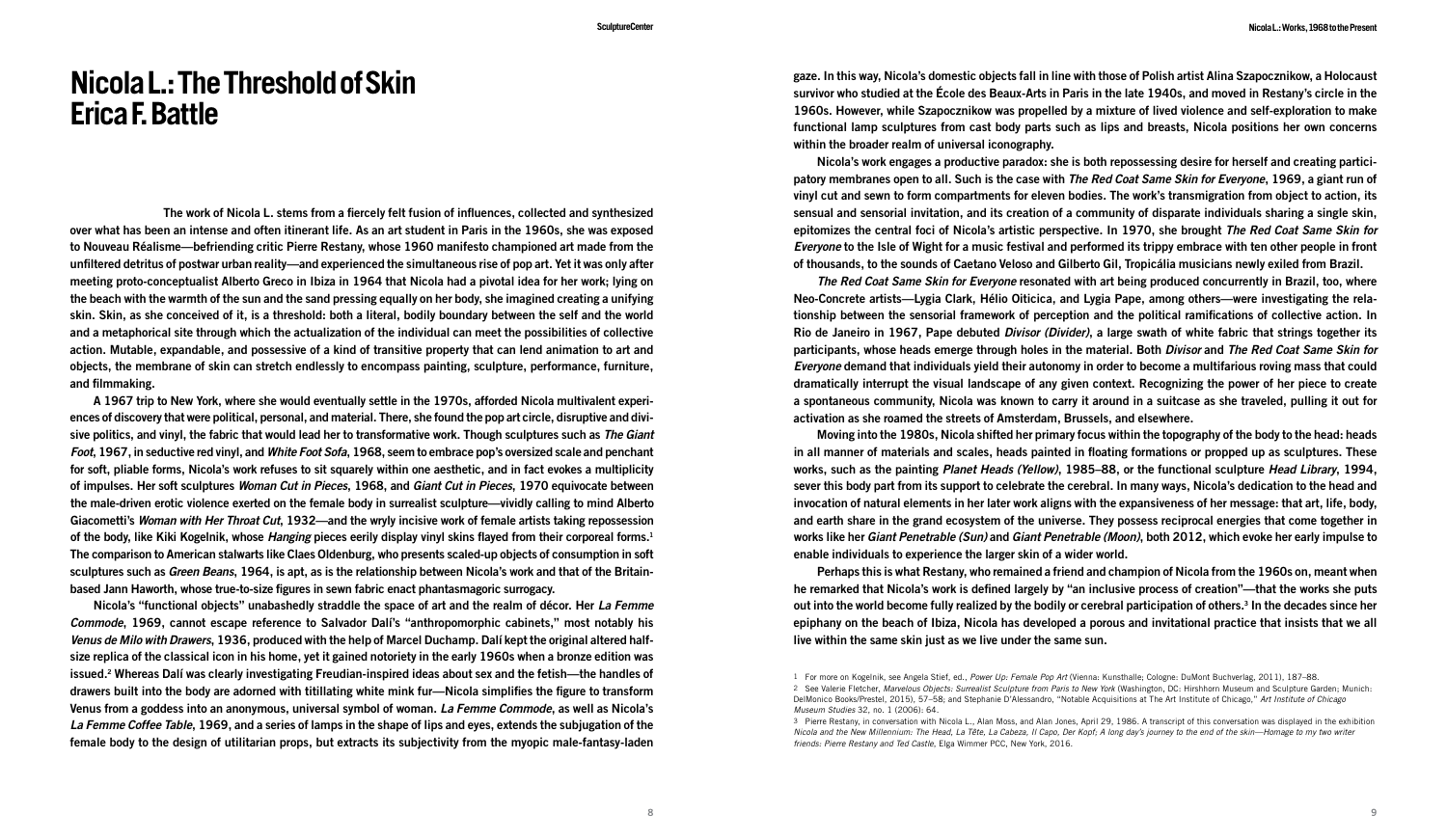

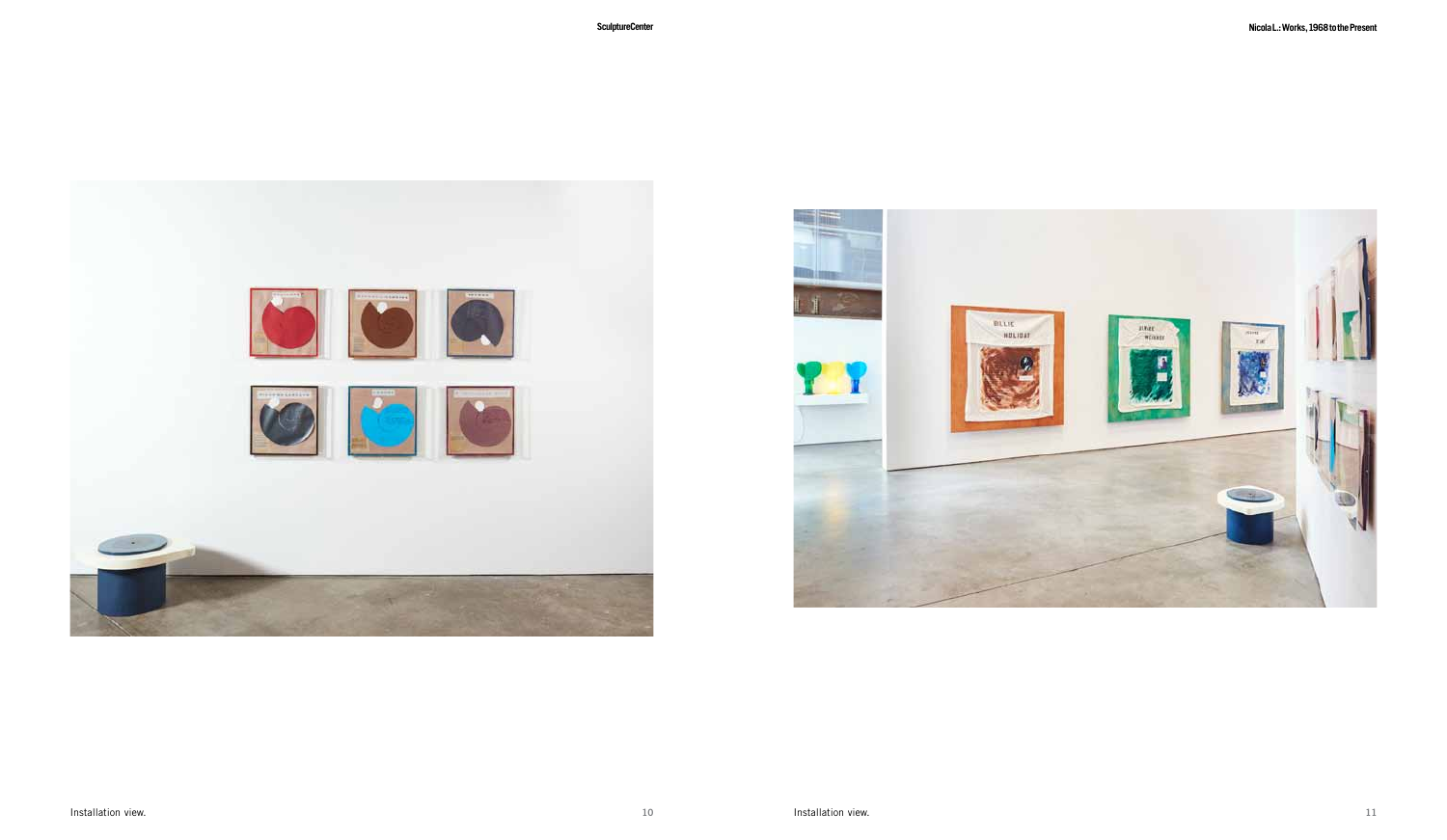

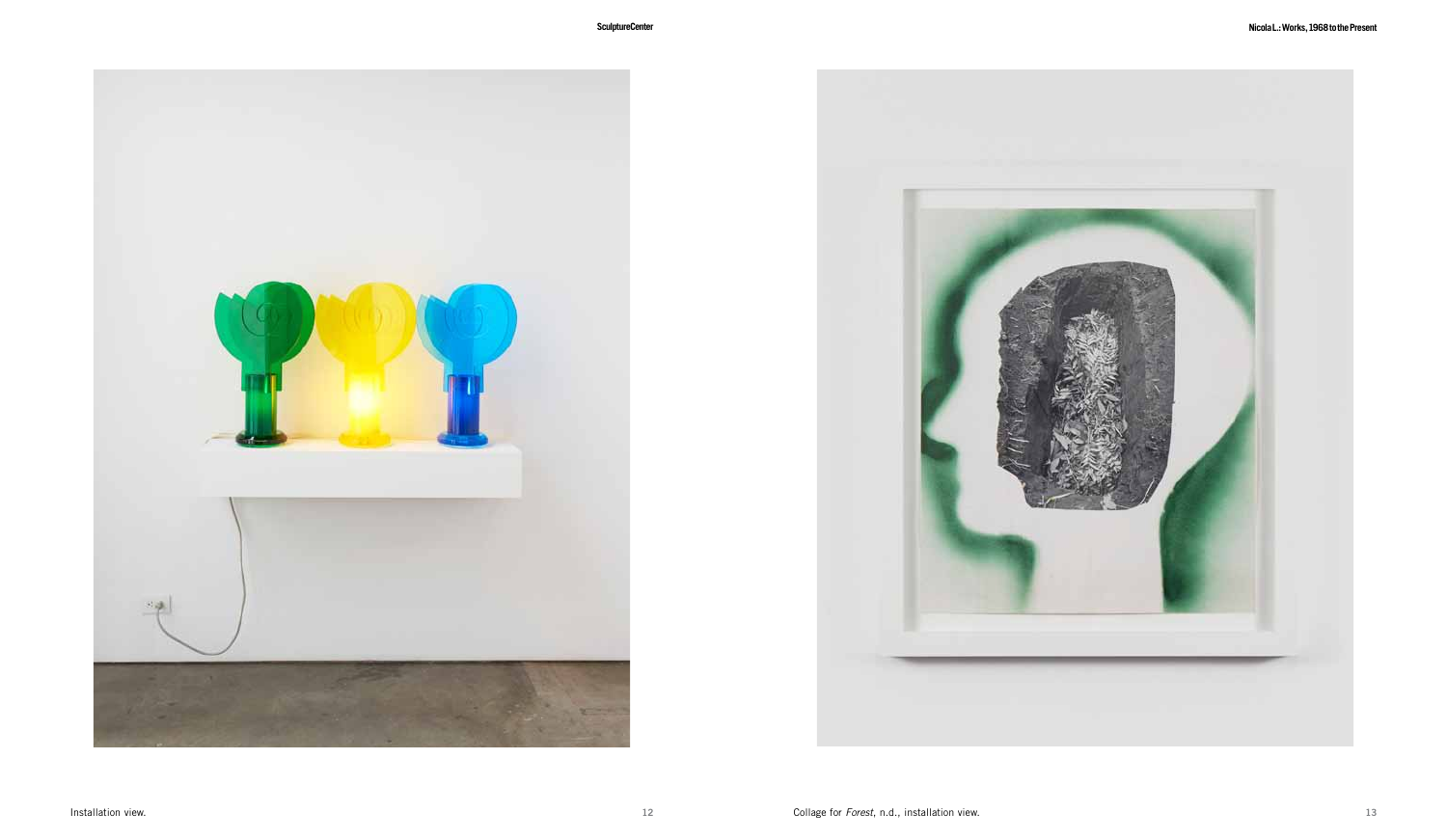

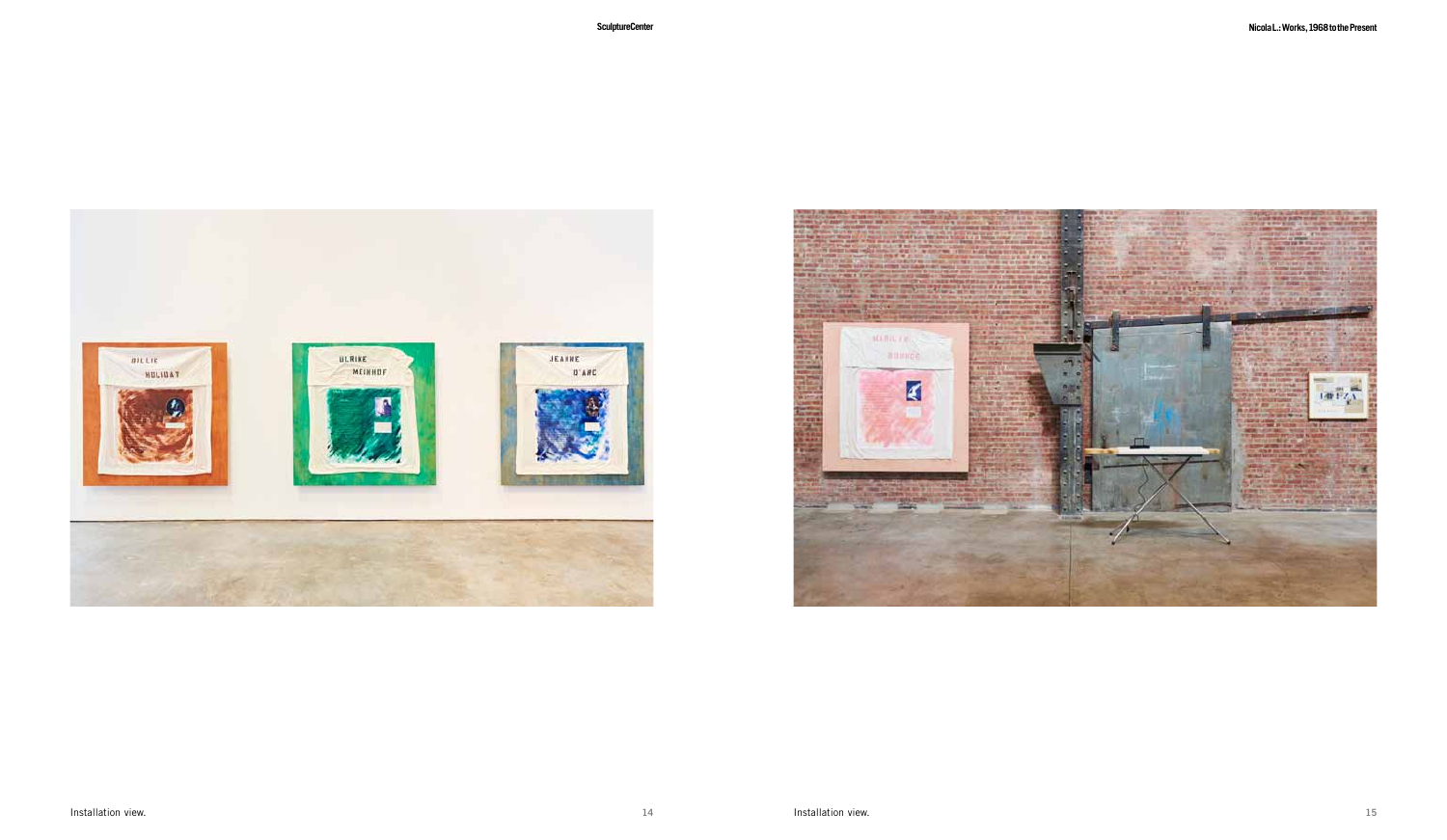

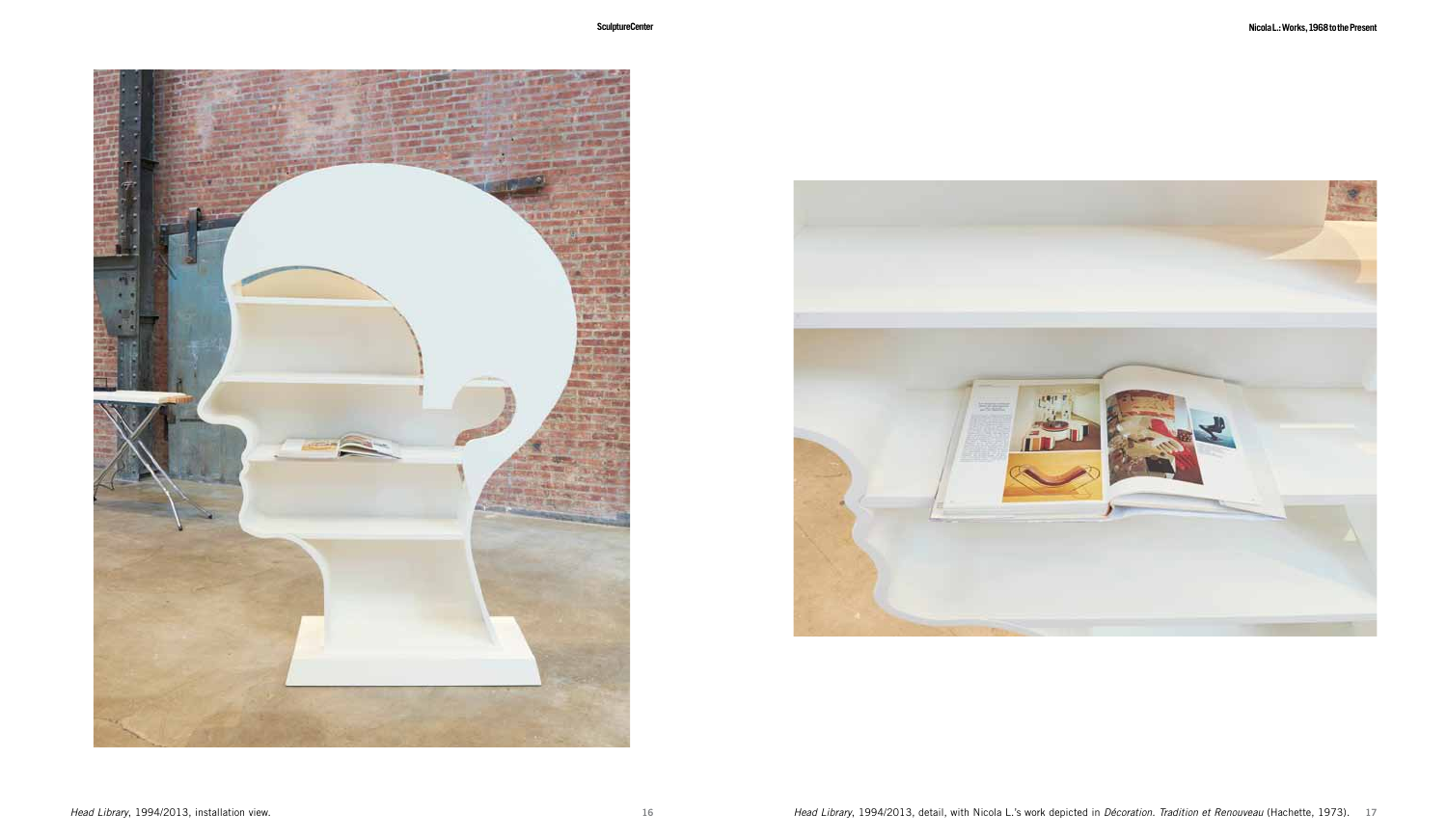**SculptureCenter**

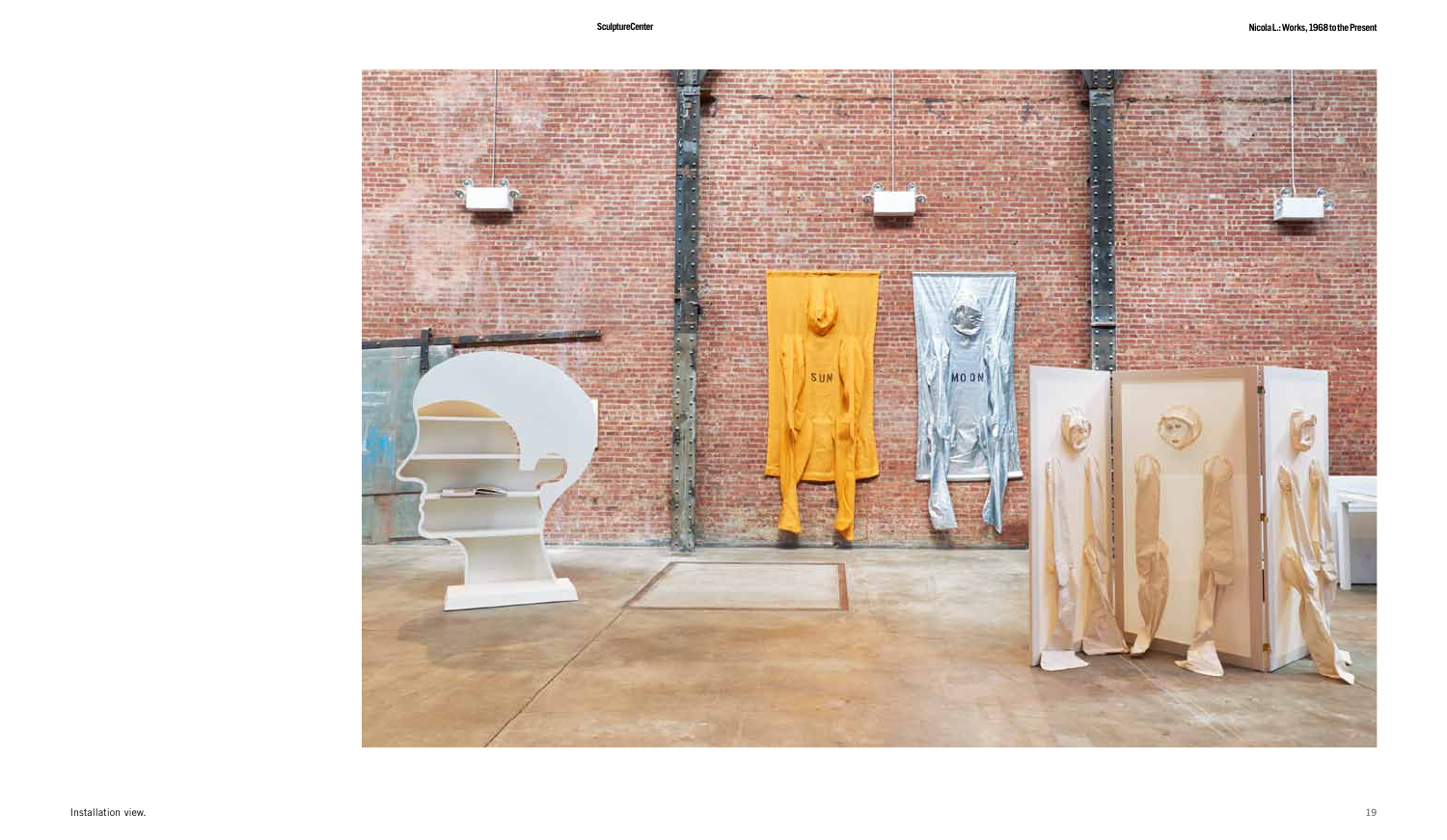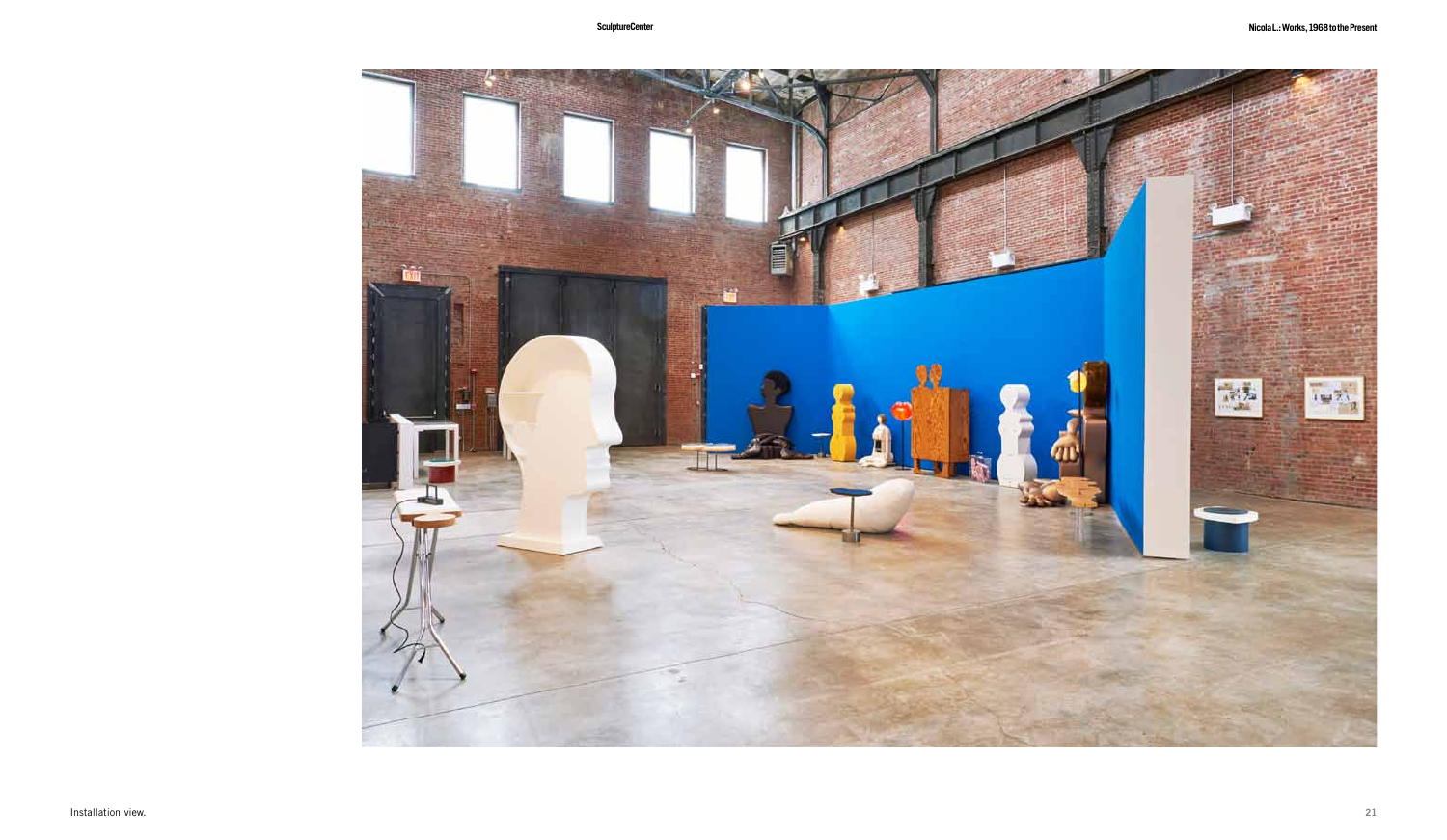### **SculptureCenter**

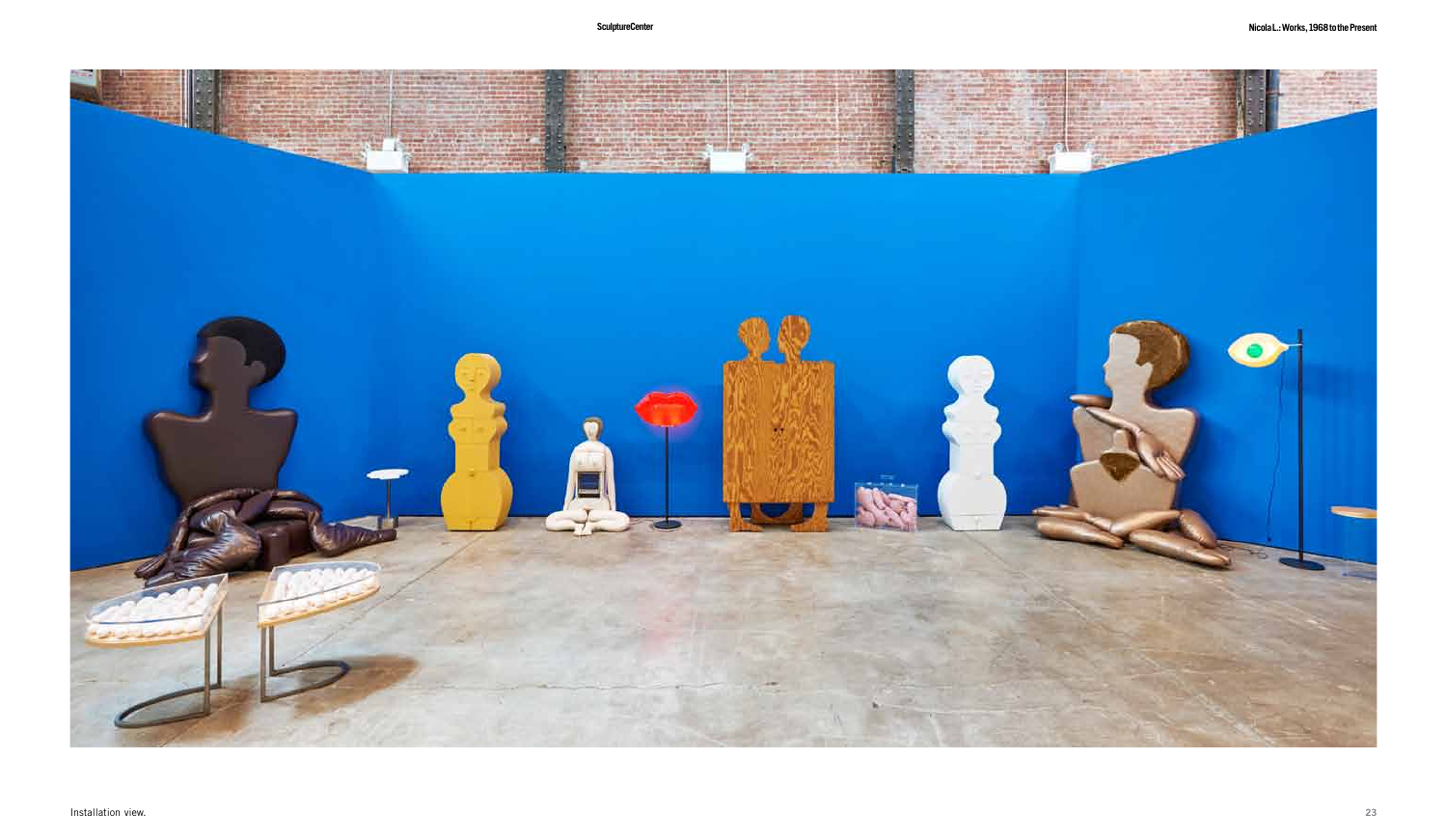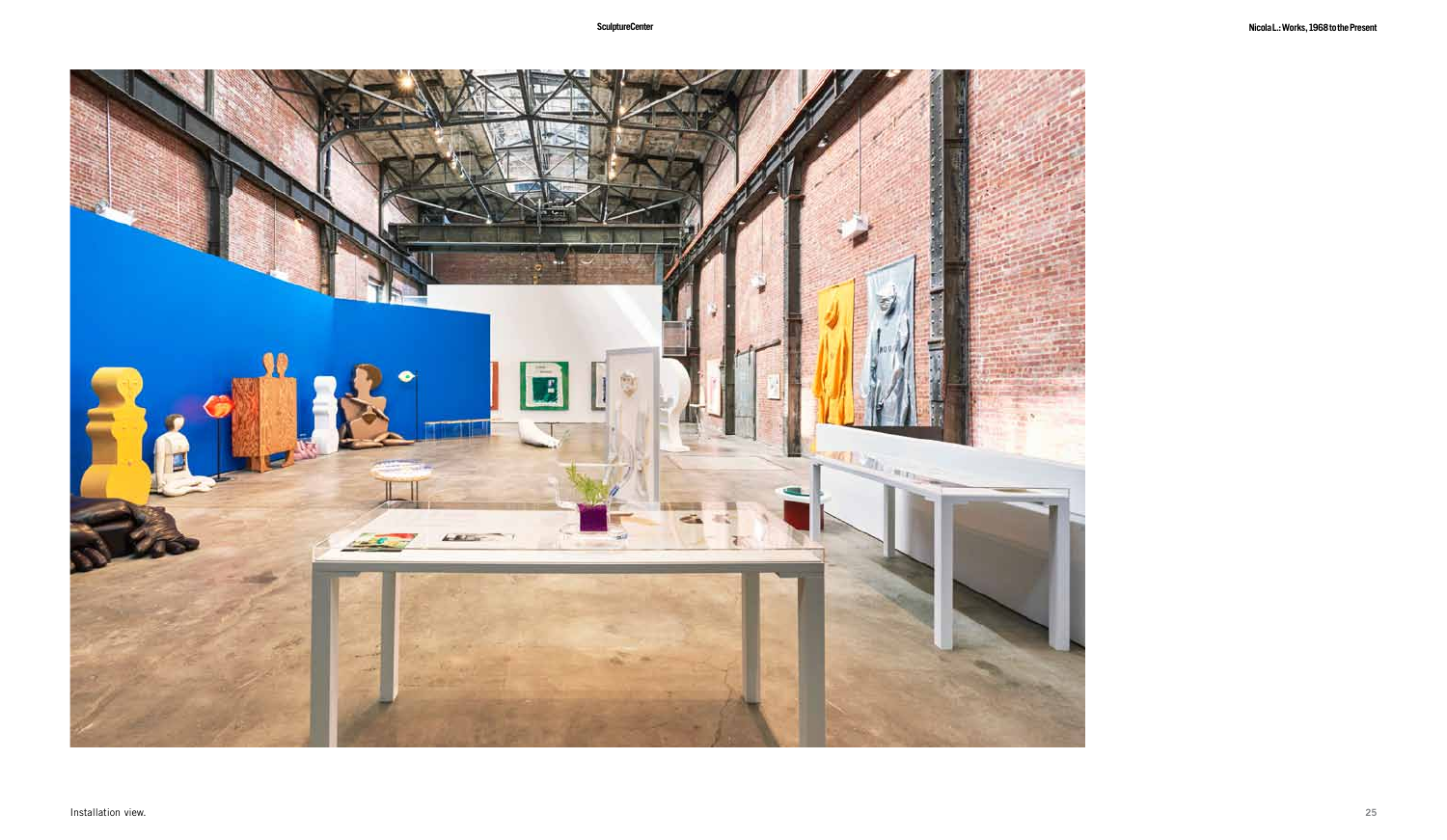



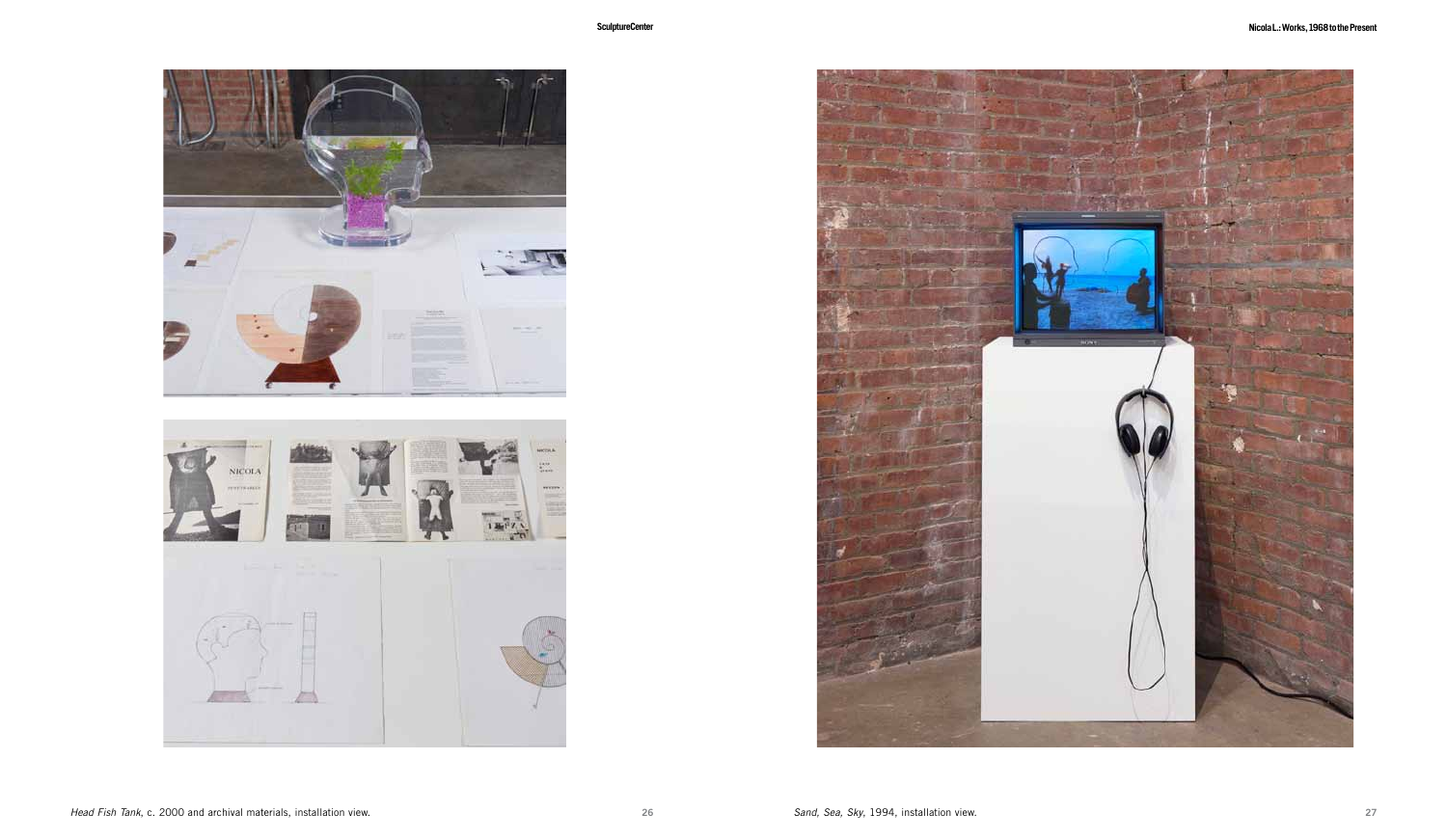



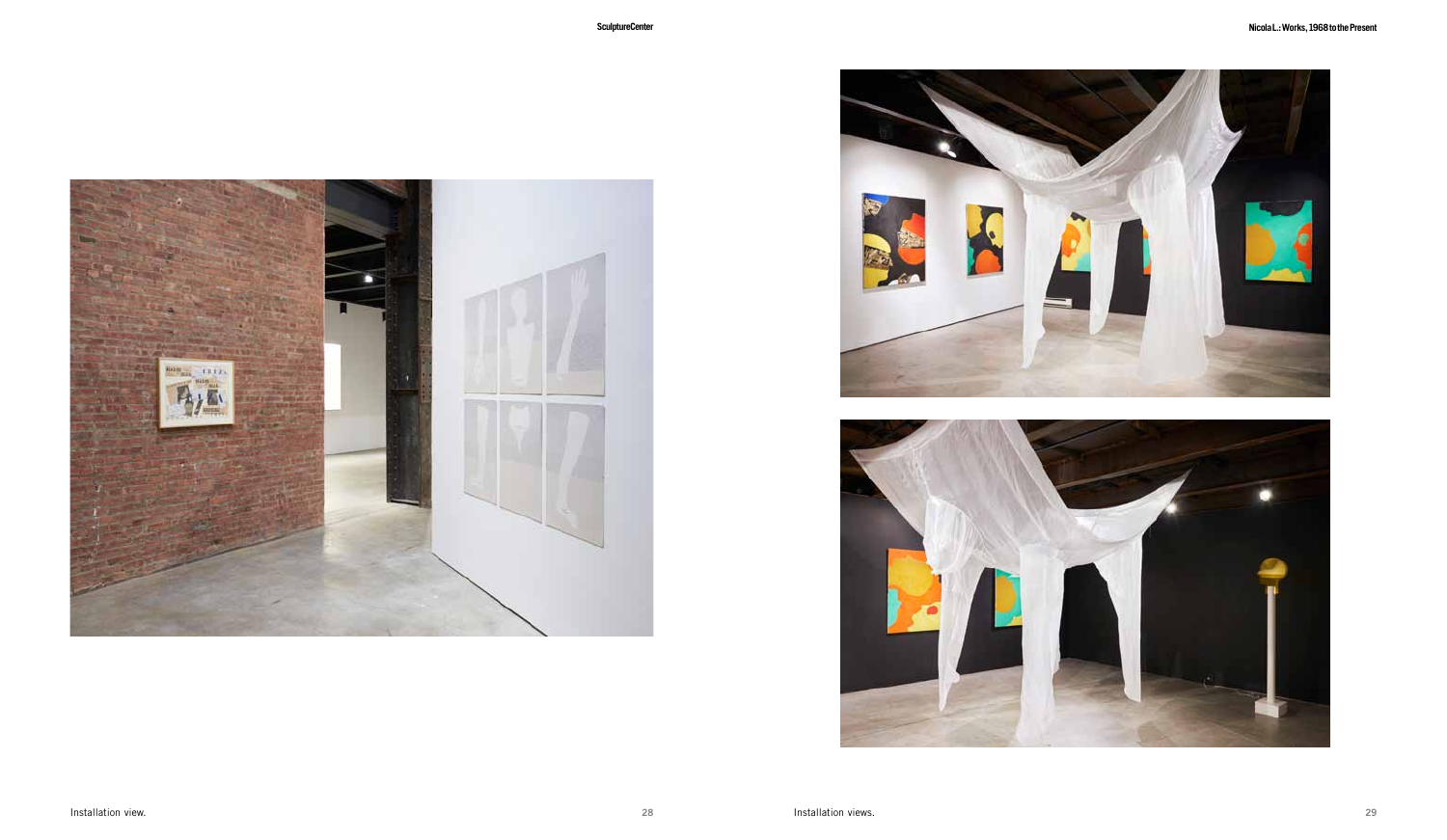

## **Checklist ofWorks inthe Exhibition**

*Atmosphere*, 2005 **Cotton** 120 x 90 inches (304.8 x 228.6 cm)

Collage for *Forest*, n.d. Collage on paper 17 x 14 inches (43.2 x 35.6 cm)

*Diario de Ibiza (Dimanche)*, 1975 Collage on paper 19 x 26 inches (48.3 x 66 cm)

*Diario de Ibiza (Jueves)*, 1975 Collage on paper 19 x 26 inches (48.3 x 66 cm)

*Diario de Ibiza (Martes)*, 1975 Collage on paper 19 x 26 inches (48.3 x 66 cm)

*Diario de Ibiza (Miercoles)*, 1975 Collage on paper 19 x 26 inches (48.3 x 66 cm)

*Diario de Ibiza (Sabado)*, 1975 Collage on paper 19 x 26 inches (48.3 x 66 cm)

*Diario de Ibiza (Viernes)*, 1975 Collage on paper 19 x 26 inches (48.3 x 66 cm)

*Egg Table (Homage to Marcel Broodthaers)*, 2005/2008 Wood, eggs, acrylic, steel 39.4 x 28.7 inches (100 x 73 cm) Collection of Ronald and Amy Guttman *Eye Table*, 1970 Lacquered wood, acrylic, PVC 21 x 32 x 23 inches (53 x 81 x 58 cm) Collection of Beth Rudin DeWoody

*Eye Table*, 1970 Lacquered wood, acrylic, PVC 21 x 32 x 23 inches (53 x 81 x 58 cm) Collection of Beth Rudin DeWoody

*Femme Fatale: Billie Holiday*, 1995 Oil, sheet, collage on wood 80 x 80 inches (203.2 x 203.2 cm)

*Femme Fatale: Jeanne d'Arc*, 1995 Oil, sheet, collage on wood 76 x 76 inches (193 x 193 cm)

*Femme Fatale: Marilyn Monroe*, 1995 Oil, sheet, collage on wood 80 x 80 inches (203.2 x 203.2 cm)

*Femme Fatale: Ulrike Meinhof*, 1995 Oil, sheet, collage on wood 80 x 80 inches (203.2 x 203.2 cm)

*Géant coupé en six*, 1973 Print on altuglass plate Six parts, each 28 x 22 inches (71.1 x 55.9 cm)

*Giant Cut In Pieces*, 1970/2013 Vinyl, acrylic fur Dimensions variable

*Giant Penetrable (Moon)*, 2012 Vinyl, wood 118 x 52 x 22 inches (299.7 x 132.1 x 55.9 cm)

*Giant Penetrable (Sun)*, 2012 Canvas, wood 118 x 54 x 22 inches (299.7 x 137.2 x 55.9 cm)

*Head Fish Tank*, c. 2000 Acrylic 18 x 13.5 x 4.5 inches (45.7 x 34.3 x 11.4 cm) Collection of Jennifer Olshin

*Head Lamp*, 1989/2014 Acrylic, wood 98 x 13.5 x 4 inches (248.92 x 34.3 x 10.2 cm)

*Head Library*, 1994/2013 Wood 64 x 84 x 12 inches (162.6 x 213.4 x 30.5 cm) Collection of Thomas Bark and Philip Battaglia

*Head Table*, 1970/2005 Marble, steel 22 x 19 x 16 inches (55.9 x 48.3 x 40.6 cm)

*Head Table*, 1970/2005 Marble, steel 21 x 18.75 x 16 inches (53.3 x 47.6 x 40.6 cm)

*La Femme Coffee Table*, 1969/2015 Oak-veneered wood, acrylic 13.75 x 116.5 x 29 inches (34.9 x 295.9 x 73.7 cm)

*La Femme Commode*, 1969/2013 Lacquered wood 67.7 x 25.2 x 13.4 inches (172 x 64 x 34 cm)

*La Femme Commode*, 1969/2014 Lacquered wood 67.7 x 25.2 x 13.4 inches (172 x 64 x 34 cm)

*Les Amants (The Lovers)*, 1970 Plywood 83 x 46 x 18.75 inches (210.8 x 116.8 x 47.6 cm) Collection of DeLorenzo Gallery, New York

*Lips Lamp*, 1969 Acrylic, steel 52.5 x 28 x 6 inches (133.4 x 71.1 x 15.2 cm) Collection of Jennifer Olshin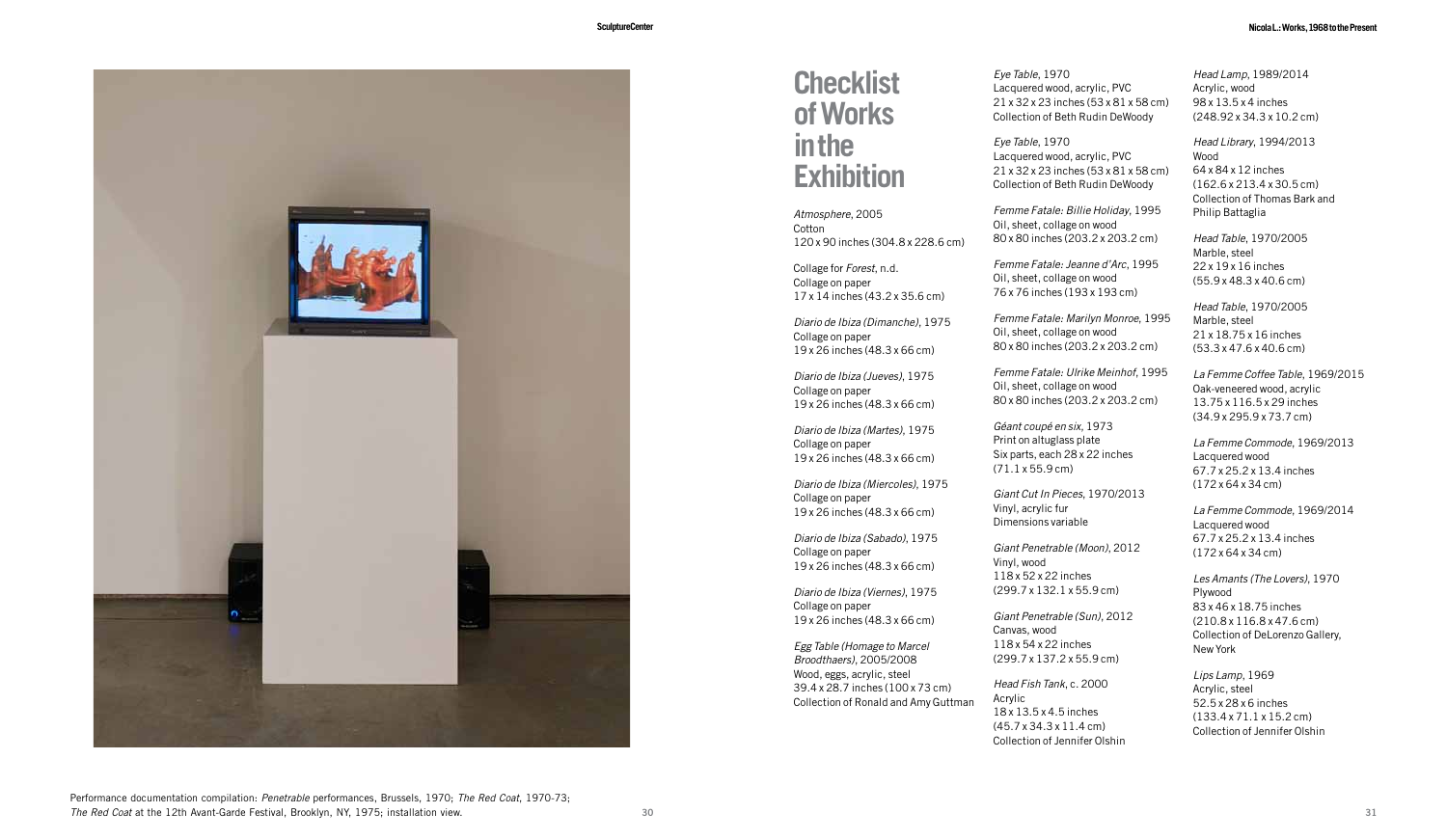#### **SculptureCenter**

*Little TV Woman: 'I Am the Last Woman Object'*, 1969 Vinyl, wood, television 43.9 x 19.7 x 17.7 inches (111.5 x 50 x 45 cm) Collection of Xavier Gellier

Performance documentation compilation: *Penetrable* performances, Brussels, 1970 *The Red Coat*, 1970–73 *The Red Coat* at the 12th Avant-Garde Festival, Brooklyn, NY, 1975 Super 8 film (digitized) 12:39 minutes

*Planet Heads (Black)*, 1990 Oil on canvas 48 x 36 inches (121.92 x 91.44 cm)

*Poems By Dorothy Parker (A Telephone Call)*, 1994 Collage on wood 20.6 x 20.6 x 1.75 inches (52.3 x 52.3 x 4.4 cm)

*Poems By Dorothy Parker (L'envoi)*, 1994 Collage on wood 20.6 x 20.6 x 1.75 inches (52.3 x 52.3 x 4.4 cm)

*Poems By Dorothy Parker (Ninon De Lenclos, On Her Last Birthday)*, 1994 Collage on wood 20.6 x 20.6 x 1.75 inches (52.3 x 52.3 x 4.4 cm)

*Poems By Dorothy Parker (Penelope)*, 1994 Collage on wood 20.6 x 20.6 x 1.75 inches (52.3 x 52.3 x 4.4 cm)

*Poems By Dorothy Parker (Résumé)*, 1994 Collage on wood 20.6 x 20.6 x 1.75 inches (52.3 x 52.3 x 4.4 cm)

*Poems By Dorothy Parker (Salome's Dancing)*, 1994 Collage on wood 20.6 x 20.6 x 1.75 inches (52.3 x 52.3 x 4.4 cm) *Planet Heads (Green)*, 1990 Oil on canvas 48 x 36 inches (121.92 x 91.44 cm) *Planet Heads (Red)*, 1985-87 Oil on canvas 48 x 36 inches (121.92 x 91.44 cm) *Planet Heads (Yellow)*, 1985-86

Oil on canvas 48 x 36 inches (121.92 x 91.44 cm)

*Sand, Sea, Sky*, 1994 16mm film (digitized) 20:00 minutes

*Screen for 3 (Remembering Alberto Greco)*, 1975/2014 Cotton, wood Dimensions variable Courtesy the artist and Elga Wimmer PCC, New York

*Sofa Homme*, 1970 Vinyl, acrylic fur Dimensions variable Collection of Steven Lyons

*Snail Lamp (Blue*), n.d. Acrylic 25.25 x 15.75 x 8 inches (64.1 x 40 x 20.3 cm)

*Snail Lamp (Green)*, n.d. Acrylic 25.25 x 15.75 x 8 inches (64.1 x 40 x 20.3 cm)

*Snail Lamp (Yellow)*, n.d. Acrylic

25.25 x 15.75 x 8 inches (64.1 x 40 x 20.3 cm)

*The Eye Lamp*, 1969 Acrylic, steel 72 x 21 x 11 inches (182.9 x 53.3 x 27.9 cm)

*White Foot Sofa*, 1968 Vinyl 30 x 67 x 35 inches (76.2 x 170.2 x 88.9 cm)

*Woman Cut In Pieces*, 1968 Acrylic, vinyl 27 x 26 x 7 inches (68.9 x 66 x 17.8 cm) Collection of Beth Rudin DeWoody

*Woman Ironing Table (La femme table à repasser)*, 2004 Wood, fabric, steel 57 x 12 inches (144.8 x 30.5 cm)

#### Archival Materials

Exhibition brochure for *Nicola: Sculptures Vinyl* at Galerie Kontakt, Antwerp, Belgium, February 1969 Opening invitation and brochure for *Nicola: Giants* at Richard Foncke Gallery, Ghent, Belgium, April 1973 Exhibition brochures for *Nicola: Penetrables* at the Museo de Arte Contemporáneo de Ibiza, September 1976 Screenplay for *Sand, Sea, Sky*, 1994 Press release for a screening of *Sand, Sea, Sky* at Thread Waxing Space, New York, November 1994 Drawing for *Aquarium Bar*, c. 1996 Drawing for *Snail Birdcage*, c. 1996 Drawing for *Snail Wardrobe,* 1996 Drawing for *Snail Wardrobe*, 1996 Drawing for *Snail Wardrobe*, 1996 Drawing for *Tête Cultivée*, n.d. Nicola L. c. 2000s Nicola L. c. 2000s

Except where noted, all works courtesy the artist

#### **SculptureCenter Board of Trustees**

Sascha S. Bauer, *Chair* Carol Bove, *President*  Robert K. Elliott, *Vice Chair* Eleanor Heyman Propp, *Vice Chair* Allen H. Brill, *Treasurer*

Danielle Anderman Candy Barasch Andreas Beroutsos Sanford Biggers Benoit P. Bosc Priscilla Vail Caldwell Eleanor Cayre Libby Ellis Dennis Freedman John H. Friedman Roelfien Kuijpers Nate McBride Adam McEwen Allison Rubler Diane Solomon Elaine G. Weitzen Fred Wilson

#### **SculptureCenter Staff**

Mary Ceruti, Executive Director and Chief Curator Allison Derusha, Director of Advancement Ruba Katrib, Curator Kyle Dancewicz, Exhibition and Program Manager Claire Valdez, Operations Manager Jillian Scott, Communications, Marketing, and Digital Media Manager Gracia Ross, Individual Giving and Events Coordinator Cheryl Chan, Assistant to the Director/Development Assistant Meredith Friedman, Visitor Services Coordinator Morgan Edelbrock, Head Installer Kiersten Lukason, Installer Chitra Arunasalam, Finance Manager Tracy Keenan, Visitor Engagement Representative Amelia Brod, Education and Curatorial Fellow